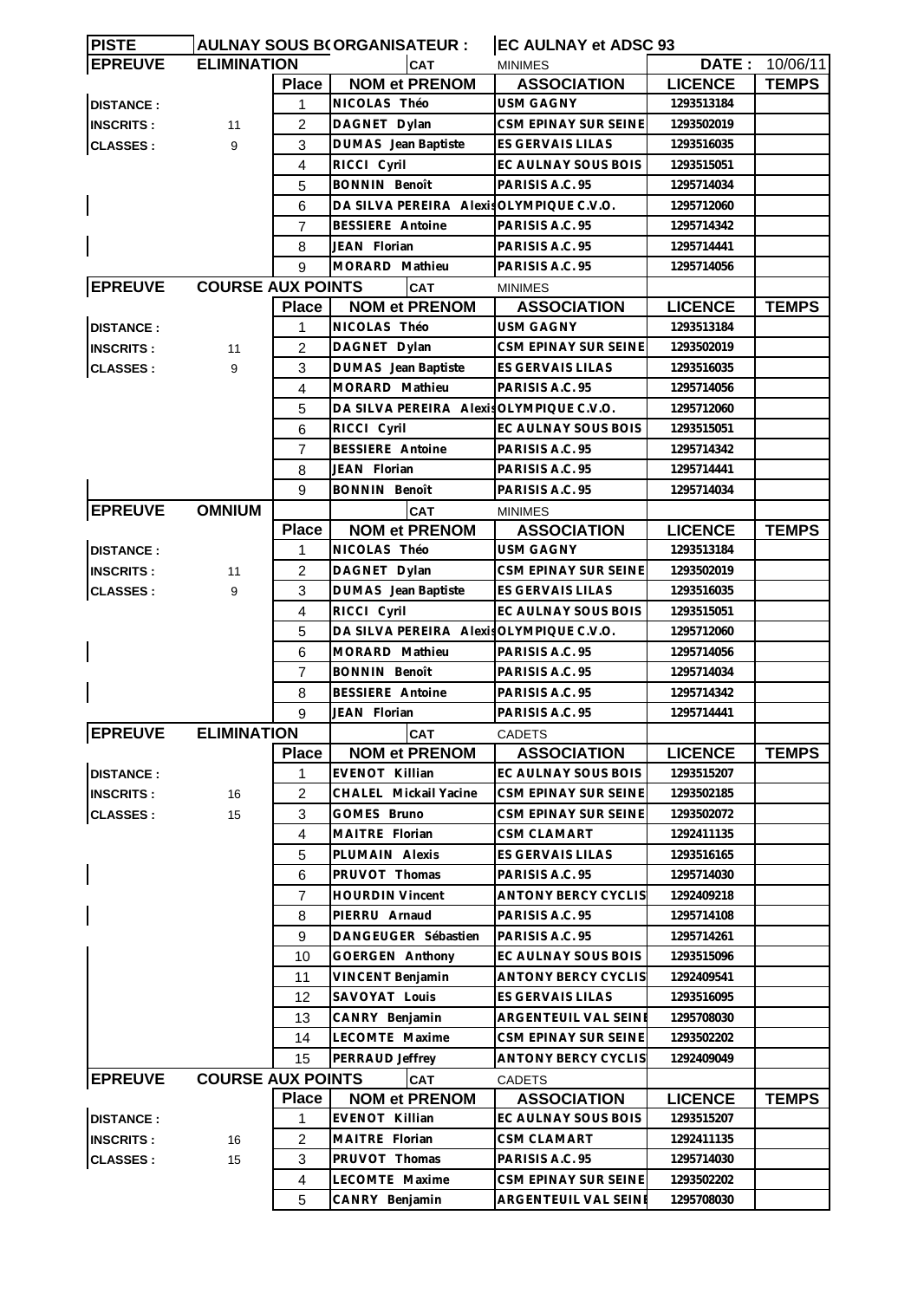|                  |                          | 6                 | VINCENT Benjamin                      | ANTONY BERCY CYCLIS                       | 1292409541                   |              |
|------------------|--------------------------|-------------------|---------------------------------------|-------------------------------------------|------------------------------|--------------|
|                  |                          | $\overline{7}$    | PLUMAIN Alexis                        | ES GERVAIS LILAS                          | 1293516165                   |              |
|                  |                          | 8                 | GOMES Bruno                           | CSM EPINAY SUR SEINE                      | 1293502072                   |              |
|                  |                          | 9                 | CHALEL Mickail Yacine                 | CSM EPINAY SUR SEINE                      | 1293502185                   |              |
|                  |                          | 10                | PIERRU Arnaud                         | PARISIS A.C. 95                           | 1295714108                   |              |
|                  |                          | 11                | <b>HOURDIN Vincent</b>                | <b>ANTONY BERCY CYCLIS</b>                | 1292409218                   |              |
|                  |                          | 12                | GOERGEN Anthony                       | EC AULNAY SOUS BOIS                       | 1293515096                   |              |
|                  |                          | 13                | DANGEUGER Sébastien                   | PARISIS A.C. 95                           | 1295714261                   |              |
|                  |                          | 14                | PERRAUD Jeffrey                       | <b>ANTONY BERCY CYCLIS</b>                | 1292409049                   |              |
|                  |                          | 15                | SAVOYAT Louis                         | ES GERVAIS LILAS                          | 1293516095                   |              |
| <b>EPREUVE</b>   |                          |                   | <b>ELIMINATION A LA DANOISICAT</b>    | <b>CADETS</b>                             |                              |              |
|                  |                          | <b>Place</b>      | <b>NOM et PRENOM</b>                  | <b>ASSOCIATION</b>                        | <b>LICENCE</b>               | <b>TEMPS</b> |
| <b>DISTANCE:</b> |                          | 1                 | EVENOT Killian                        | EC AULNAY SOUS BOIS                       | 1293515207                   |              |
| <b>INSCRITS:</b> | 16                       | $\overline{2}$    | DANGEUGER Sébastien                   | PARISIS A.C. 95                           | 1295714261                   |              |
| <b>CLASSES:</b>  | 15                       | 3                 | PLUMAIN Alexis                        | ES GERVAIS LILAS                          | 1293516165                   |              |
|                  |                          | 4                 | VINCENT Benjamin                      | <b>ANTONY BERCY CYCLIS</b>                | 1292409541                   |              |
|                  |                          | 5                 | CHALEL Mickail Yacine                 | CSM EPINAY SUR SEINE                      | 1293502185                   |              |
|                  |                          | 6                 | MAITRE Florian                        | <b>CSM CLAMART</b>                        | 1292411135                   |              |
|                  |                          | $\overline{7}$    | GOERGEN Anthony                       | EC AULNAY SOUS BOIS                       | 1293515096                   |              |
|                  |                          | 8                 | GOMES Bruno                           | CSM EPINAY SUR SEINE                      | 1293502072                   |              |
|                  |                          | 9                 | PIERRU Arnaud                         | PARISIS A.C. 95                           | 1295714108                   |              |
|                  |                          | 10                | SAVOYAT Louis                         | ES GERVAIS LILAS                          | 1293516095                   |              |
|                  |                          | 11                | PRUVOT Thomas                         | PARISIS A.C. 95                           | 1295714030                   |              |
|                  |                          | 12                | <b>HOURDIN Vincent</b>                | <b>ANTONY BERCY CYCLIS</b>                | 1292409218                   |              |
|                  |                          | 13                | LECOMTE Maxime                        | CSM EPINAY SUR SEINE                      | 1293502202                   |              |
|                  |                          | 14                | PERRAUD Jeffrey                       | <b>ANTONY BERCY CYCLIS</b>                | 1292409049                   |              |
|                  |                          | 15                | CANRY Benjamin                        | ARGENTEUIL VAL SEINE                      | 1295708030                   |              |
| <b>EPREUVE</b>   | <b>OMNIUM</b>            |                   | <b>CAT</b>                            | <b>CADETS</b>                             |                              |              |
|                  |                          | <b>Place</b>      | <b>NOM et PRENOM</b>                  | <b>ASSOCIATION</b>                        | <b>LICENCE</b>               | <b>TEMPS</b> |
| <b>DISTANCE:</b> |                          | 1                 | EVENOT Killian                        | EC AULNAY SOUS BOIS                       | 1293515207                   |              |
| <b>INSCRITS:</b> | 16                       | $\overline{c}$    | MAITRE Florian                        | CSM CLAMART                               | 1292411135                   |              |
| <b>CLASSES:</b>  | 15                       | 3                 | PLUMAIN Alexis                        | ES GERVAIS LILAS                          | 1293516165                   |              |
|                  |                          | 4                 | CHALEL Mickail Yacine                 | CSM EPINAY SUR SEINE                      | 1293502185                   |              |
|                  |                          | 5                 | GOMES Bruno                           | CSM EPINAY SUR SEINE                      | 1293502072                   |              |
|                  |                          | 6                 | PRUVOT Thomas                         | PARISIS A.C. 95                           | 1295714030                   |              |
|                  |                          | $\overline{7}$    | VINCENT Benjamin                      | <b>ANTONY BERCY CYCLIS</b>                | 1292409541                   |              |
|                  |                          | 8                 | DANGEUGER Sébastien                   | PARISIS A.C. 95                           | 1295714261                   |              |
|                  |                          | 9                 | PIERRU Arnaud                         | PARISIS A.C. 95                           | 1295714108                   |              |
|                  |                          | 10                | GOERGEN Anthony                       | EC AULNAY SOUS BOIS                       | 1293515096                   |              |
|                  |                          | 11                | <b>HOURDIN Vincent</b>                | <b>ANTONY BERCY CYCLIS</b>                | 1292409218                   |              |
|                  |                          |                   |                                       |                                           |                              |              |
|                  |                          |                   | LECOMTE Maxime                        | CSM EPINAY SUR SEINE                      | 1293502202                   |              |
|                  |                          | 12                | CANRY Benjamin                        | ARGENTEUIL VAL SEINE                      | 1295708030                   |              |
|                  |                          | 13                |                                       | <b>ES GERVAIS LILAS</b>                   |                              |              |
|                  |                          | 14<br>15          | SAVOYAT Louis                         | <b>ANTONY BERCY CYCLIS</b>                | 1293516095<br>1292409049     |              |
|                  |                          |                   | PERRAUD Jeffrey                       |                                           |                              |              |
| <b>EPREUVE</b>   | <b>ELIMINATION</b>       |                   | <b>CAT</b>                            | Dames M/C/J/S                             |                              |              |
| <b>DISTANCE:</b> |                          | <b>Place</b><br>1 | <b>NOM et PRENOM</b><br>HAMMID Sophie | <b>ASSOCIATION</b><br>CSM VILLENEUVE GARE | <b>LICENCE</b><br>1292420054 | <b>TEMPS</b> |
| <b>INSCRITS:</b> | 12                       | $\overline{2}$    | ARNOUX Audrey                         | CSM VILLENEUVE GARE                       | 1292420009                   |              |
|                  | 9                        | 3                 | RIBAULT Christelle                    | CSM VILLENEUVE GARE                       | 1292420053                   |              |
| <b>CLASSES:</b>  |                          | $\overline{4}$    | GAMBIER Kelly                         | CSM VILLENEUVE GARE                       | 1292420192                   |              |
|                  |                          | 5                 | LE BRAS Justine                       | ARGENTEUIL VAL SEINE                      | 1295708416                   |              |
|                  |                          | 6                 | GOERGEN Laura                         | VC CLICHY SOUS BOIS                       | 1293527070                   |              |
|                  |                          | 7                 | ARNOUX Tifanny                        | CSM VILLENEUVE GARE                       | 1292420045                   |              |
|                  |                          | 8                 | CAZAR SALTOS Hillary                  | <b>ES STAINS</b>                          | 1293533161                   |              |
|                  |                          | 9                 | <b>HEGOBURU Lise</b>                  | ES GERVAIS LILAS                          | 1293516220                   |              |
|                  |                          |                   |                                       |                                           |                              |              |
| <b>EPREUVE</b>   | <b>COURSE AUX POINTS</b> | <b>Place</b>      | <b>CAT</b><br><b>NOM et PRENOM</b>    | Dames M/C/J/S                             | <b>LICENCE</b>               | <b>TEMPS</b> |
| <b>DISTANCE:</b> |                          | 1                 | GAMBIER Kelly                         | <b>ASSOCIATION</b><br>CSM VILLENEUVE GARE | 1292420192                   |              |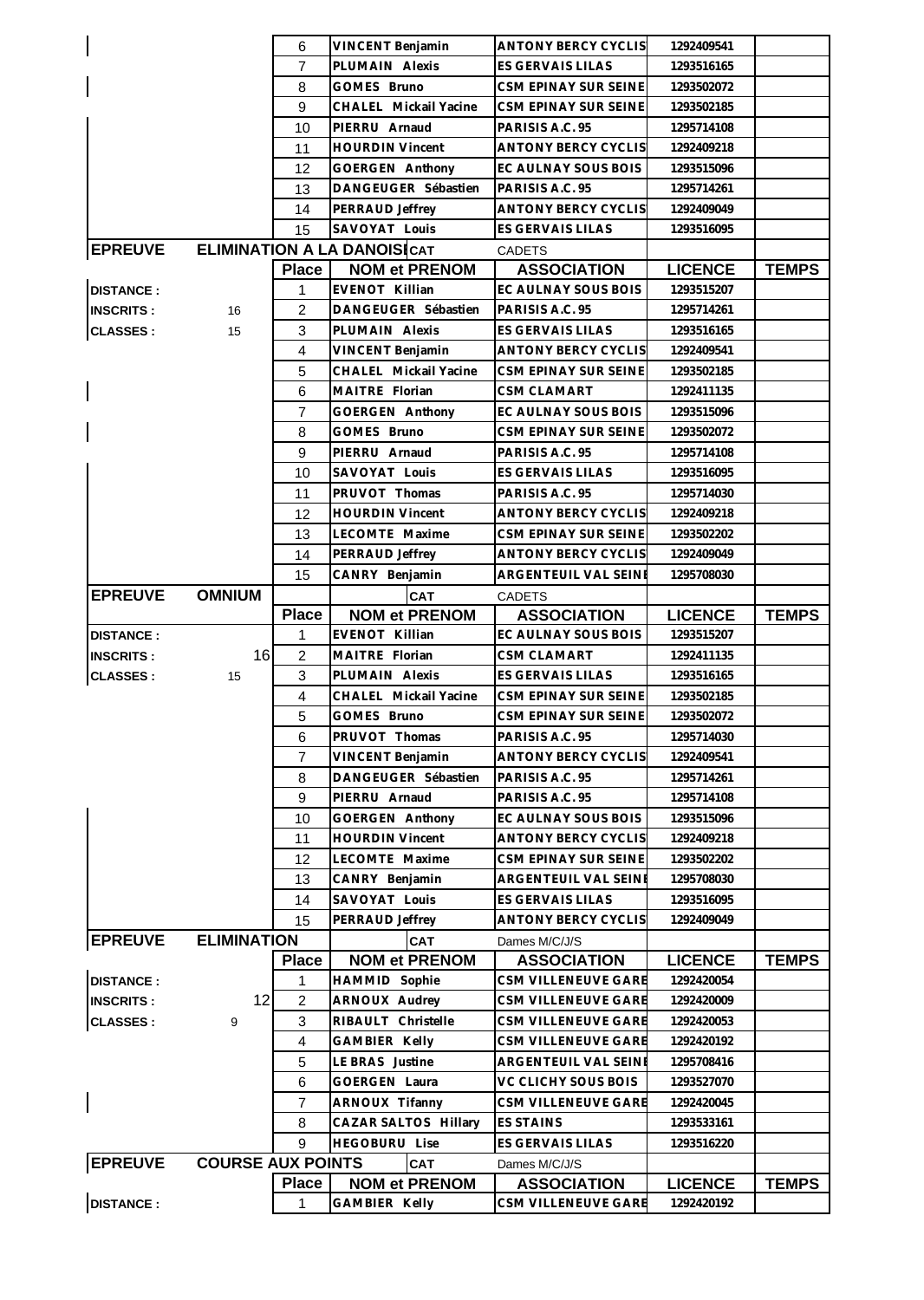| <b>IINSCRITS:</b> | $12 \overline{ }$        | 2              | HAMMID Sophie           | CSM VILLENEUVE GARE     | 1292420054     |              |
|-------------------|--------------------------|----------------|-------------------------|-------------------------|----------------|--------------|
| <b>CLASSES:</b>   | 9                        | 3              | RIBAULT Christelle      | CSM VILLENEUVE GARE     | 1292420053     |              |
|                   |                          | 4              | ARNOUX Audrey           | CSM VILLENEUVE GARE     | 1292420009     |              |
|                   |                          | 5              | LE BRAS Justine         | ARGENTEUIL VAL SEINE    | 1295708416     |              |
|                   |                          | 6              | ARNOUX Tifanny          | CSM VILLENEUVE GARE     | 1292420045     |              |
|                   |                          | $\overline{7}$ | CAZAR SALTOS Hillary    | <b>ES STAINS</b>        | 1293533161     |              |
|                   |                          | 8              | <b>HEGOBURU Lise</b>    | ES GERVAIS LILAS        | 1293516220     |              |
|                   |                          | 9              | <b>GOERGEN Laura</b>    | VC CLICHY SOUS BOIS     | 1293527070     |              |
| <b>EPREUVE</b>    | <b>OMNIUM</b>            |                | CAT                     | Dames M/C/J/S           |                |              |
|                   |                          | <b>Place</b>   | <b>NOM et PRENOM</b>    | <b>ASSOCIATION</b>      | <b>LICENCE</b> | <b>TEMPS</b> |
| <b>DISTANCE:</b>  |                          | 1              | HAMMID Sophie           | CSM VILLENEUVE GARE     | 1292420054     |              |
| <b>INSCRITS:</b>  | 12                       | $\overline{2}$ | GAMBIER Kelly           | CSM VILLENEUVE GARE     | 1292420192     |              |
|                   | 9                        | 3              | ARNOUX Audrey           | CSM VILLENEUVE GARE     | 1292420009     |              |
| <b>CLASSES:</b>   |                          | $\overline{4}$ | RIBAULT Christelle      |                         |                |              |
|                   |                          |                |                         | CSM VILLENEUVE GARE     | 1292420053     |              |
|                   |                          | 5              | LE BRAS Justine         | ARGENTEUIL VAL SEINI    | 1295708416     |              |
|                   |                          | 6              | ARNOUX Tifanny          | CSM VILLENEUVE GARE     | 1292420045     |              |
|                   |                          | $\overline{7}$ | <b>GOERGEN Laura</b>    | VC CLICHY SOUS BOIS     | 1293527070     |              |
|                   |                          | 8              | CAZAR SALTOS Hillary    | <b>ES STAINS</b>        | 1293533161     |              |
|                   |                          | 9              | <b>HEGOBURU Lise</b>    | ES GERVAIS LILAS        | 1293516220     |              |
| <b>EPREUVE</b>    | <b>ELIMINATION</b>       |                | <b>CAT</b>              | SEN / JUN               |                |              |
|                   |                          | <b>Place</b>   | <b>NOM et PRENOM</b>    | <b>ASSOCIATION</b>      | <b>LICENCE</b> | <b>TEMPS</b> |
| <b>DISTANCE:</b>  |                          | $\mathbf{1}$   | LEPAIN Sébastien        | <b>CSM PUTEAUX</b>      | 1292401270     |              |
| <b>INSCRITS:</b>  | 14                       | $\overline{2}$ | GRENIER Vianney         | CSM VILLENEUVE GARE     | 1292420169     |              |
| <b>CLASSES:</b>   | 13                       | 3              | BERTOLDI Emmanuel       | EC AULNAY SOUS BOIS     | 1293515078     |              |
|                   |                          | 4              | MARTINS Vincent         | US CRETEIL              | 1294604074     |              |
|                   |                          | 5              | PUPPI Xavier            | PARISIS A.C. 95         | 1295714247     |              |
|                   |                          | 6              | NOEL Aurélien           | PARISIS A.C. 95         | 1295714246     |              |
|                   |                          | 7              | BREBANT Adrien          | VC CLICHY SOUS BOIS     | 1293527103     |              |
|                   |                          | 8              | DERLY Alain             | <b>ES GERVAIS LILAS</b> | 1293516024     |              |
|                   |                          | 9              | CORTIANA Frédéric       | EC MONTGERON VIGNE      | 1291307075     |              |
|                   |                          | 10             | <b>GRIGNON René</b>     | CSM VILLENEUVE GARE     | 1292420128     |              |
|                   |                          | 11             | <b>BOURGAIN Vincent</b> | <b>AS VARENNOISE</b>    | 1277110031     |              |
|                   |                          | 12             | <b>BARE Anthony</b>     | EC MONTGERON VIGNE      | 1291307252     |              |
|                   |                          | 13             | SLUSARSKI Michal        | <b>ES GERVAIS LILAS</b> | 1293516227     |              |
| <b>EPREUVE</b>    | <b>COURSE AUX POINTS</b> |                | <b>cat</b>              | SEN / JUN               |                |              |
|                   |                          | <b>Place</b>   | <b>NOM et PRENOM</b>    | <b>ASSOCIATION</b>      | <b>LICENCE</b> | <b>TEMPS</b> |
| <b>DISTANCE:</b>  |                          | 1              | MARTINS Vincent         | US CRETEIL              | 1294604074     |              |
| <b>INSCRITS:</b>  | 14                       | $\overline{c}$ | LEPAIN Sébastien        | <b>CSM PUTEAUX</b>      | 1292401270     |              |
| <b>CLASSES:</b>   | 13                       | 3              | <b>GRENIER Vianney</b>  | CSM VILLENEUVE GARE     | 1292420169     |              |
|                   |                          | $\overline{4}$ | <b>BARE</b> Anthony     | EC MONTGERON VIGNE      | 1291307252     |              |
|                   |                          | 5              | <b>BOURGAIN Vincent</b> | <b>AS VARENNOISE</b>    | 1277110031     |              |
|                   |                          | 6              | BERTOLDI Emmanuel       | EC AULNAY SOUS BOIS     | 1293515078     |              |
|                   |                          | $\overline{7}$ | NOEL Aurélien           | PARISIS A.C. 95         | 1295714246     |              |
|                   |                          | 8              | PUPPI Xavier            | PARISIS A.C. 95         | 1295714247     |              |
|                   |                          | 9              | BREBANT Adrien          | VC CLICHY SOUS BOIS     | 1293527103     |              |
|                   |                          | 10             | GRIGNON René            | CSM VILLENEUVE GARE     | 1292420128     |              |
|                   |                          | 11             | SLUSARSKI Michal        | ES GERVAIS LILAS        | 1293516227     |              |
|                   |                          | 12             | CORTIANA Frédéric       | EC MONTGERON VIGNE      | 1291307075     |              |
|                   |                          | 13             | DERLY Alain             | ES GERVAIS LILAS        | 1293516024     |              |
| <b>EPREUVE</b>    | <b>SCRATCH</b>           |                | <b>CAT</b>              | SEN / JUN               |                |              |
|                   |                          | <b>Place</b>   | <b>NOM et PRENOM</b>    | <b>ASSOCIATION</b>      | <b>LICENCE</b> | <b>TEMPS</b> |
| <b>DISTANCE:</b>  |                          | 1              | LEPAIN Sébastien        | <b>CSM PUTEAUX</b>      | 1292401270     |              |
| <b>INSCRITS:</b>  | 14                       | $\overline{c}$ | <b>BARE</b> Anthony     | EC MONTGERON VIGNE      | 1291307252     |              |
| <b>CLASSES:</b>   | 11                       | 3              | GRIGNON René            | CSM VILLENEUVE GARE     | 1292420128     |              |
|                   |                          | 4              | BREBANT Adrien          | VC CLICHY SOUS BOIS     | 1293527103     |              |
|                   |                          | 5              | BERTOLDI Emmanuel       | EC AULNAY SOUS BOIS     | 1293515078     |              |
|                   |                          | 6              | MARTINS Vincent         | US CRETEIL              | 1294604074     |              |
|                   |                          | $\overline{7}$ | <b>BOURGAIN Vincent</b> | AS VARENNOISE           | 1277110031     |              |
|                   |                          |                |                         |                         |                |              |